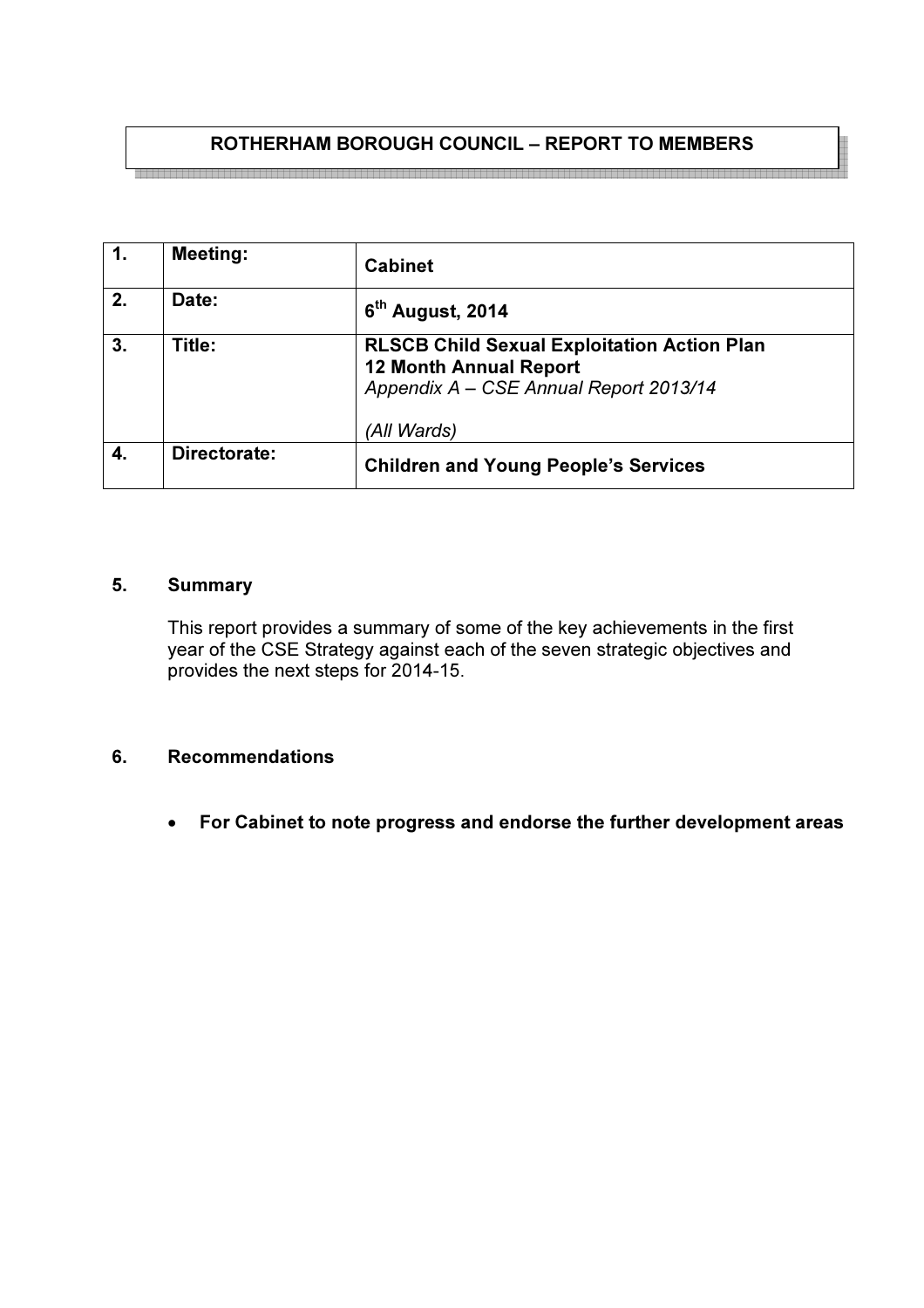## 7. Proposals and Details

Child Sexual Exploitation (CSE) is recognised nationally as one of the most important challenges facing agencies today. It has a serious long term and lasting impact on every aspect of a child or young person's life including their health, physical and emotional wellbeing, educational attainment, personal safety, relationships, and future life opportunities.

Rotherham's Child Sexual Exploitation (CSE) Strategy is a three year plan published in April 2013 accompanied by a multi-agency delivery action plan.

This action plan is structured under six strategic objectives aligned to the three CSE Priorities of 'Prevent, 'Protect' and 'Pursue' plus one strategic objective of 'Leadership' which is cross cutting across all three priorities.

The content within the action plan has continued to evolve and develop over the year in response to emerging local needs, national research and outcomes from independent reviews and inspections.

The attached report provides cabinet with details of the partnerships achievements against the seven strategic objectives in the first year of the strategy incorporating case studies, areas of developed good practice and data. Details are also given of planned next steps for 2014/15.

Please note when reviewing the data tables contained within the report caution be taken when considering the direction of travel. There have been significant changes in practice and recording procedures over the course of the year as part of the service development and improvement programme. Therefore some statistics, although similar in definition, will not be 'like for like' comparisons.

The Independent Inquiry of historic CSE in Rotherham commissioned by the RMBC Chief Executive is drawing to its conclusion and will be published in September.

In addition, we are awaiting the report from the recent HMIC child protection inspection of South Yorkshire Police, which incorporated the follow-up of the 2013 thematic CSE review.

Once published the findings from both these reports and associated recommendations will be incorporated into the multi-agency delivery action plan as appropriate

To aid Members the executive summary of the report has been extracted and included below.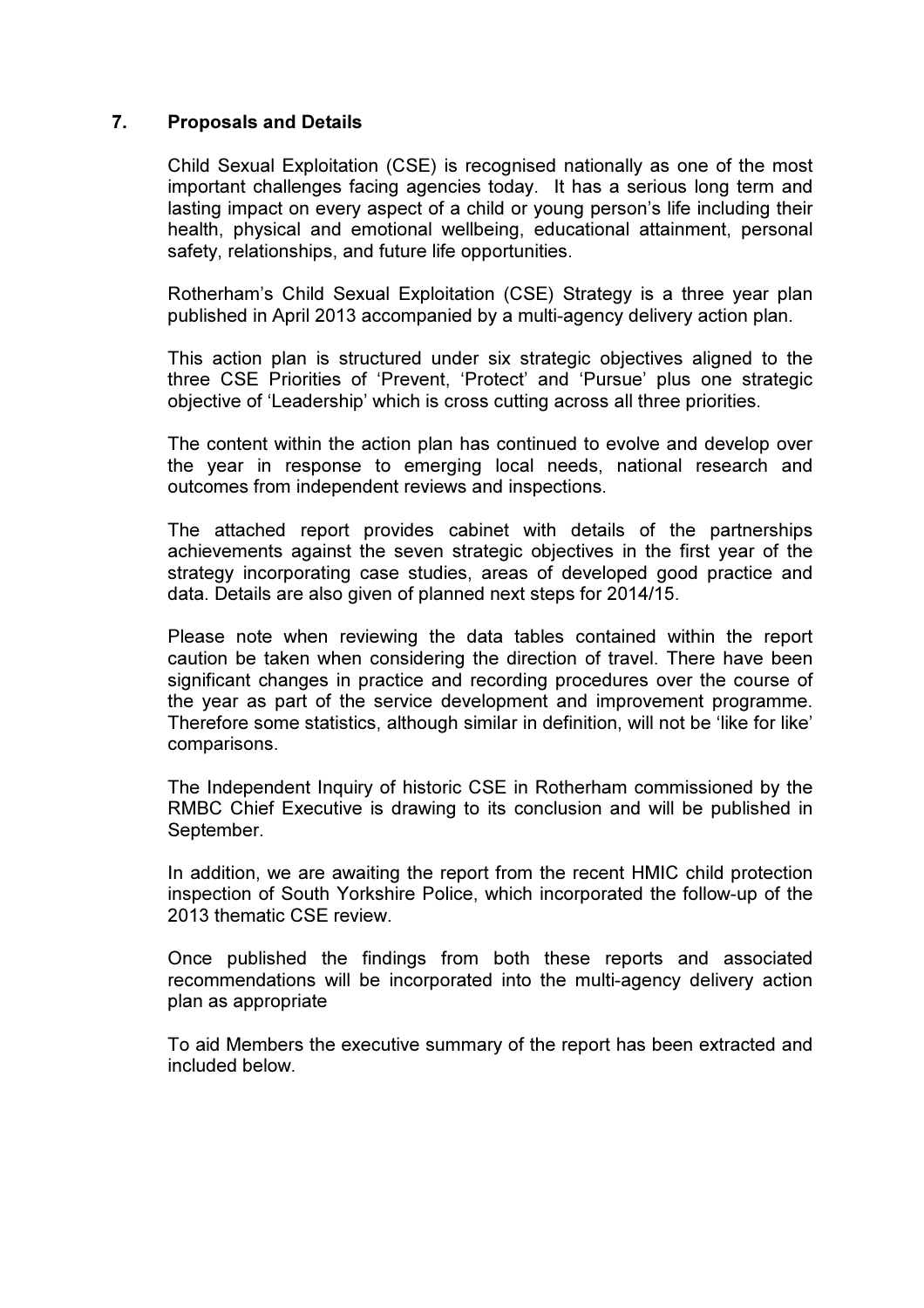# Executive Summary of Achievements and Next Steps for 2014/15

Strong leadership and clear governance is at the heart of our multi-agency approach, and over the course of this last year we have made significant progress to strengthen how we work together. This is at the very heart of the achievements set out in this report.

Additional resources have been invested in our multi-agency CSE team which now includes staff from health, voluntary and community sector agencies and a Police data analyst.

Information sharing and data management across agencies has been key. Through our working groups we are able to share intelligence about our community, identify risks and opportunities in a way which was previously difficult.

This includes a robust performance monitoring system which takes account of work across organisations – allowing us to understand and demonstrate the impact and outcome of our partnership approach, and identify areas for future improvement.

This strong foundation has laid the foundation for progress against our three priorities: Prevent, Protect and Pursue.

## Prevent

The exploitation of children is a devastating feature of communities up and down the country – but together we are making it more difficult for offenders to be able to abuse young people in this way.

We are building a Borough-wide 'eyes and ears' approach – educating our communities, and our staff, to recognise the signs of CSE, and how to report it.

One example outlined in the following pages shows we have doubled the number of people taking part in CSE training and awareness-raising – including almost 3,500 staff, councillors, Neighbourhood Watch co-ordinators and members of the public.

Extensive work has also been carried out directly with our young people, to empower them to recognise the signs and risks of CSE.

# **Protect**

We have streamlined processes across agencies to allow us to better identify and safeguard children who are at risk of CSE. This includes common tools for staff to assess their concerns about a young person and understand what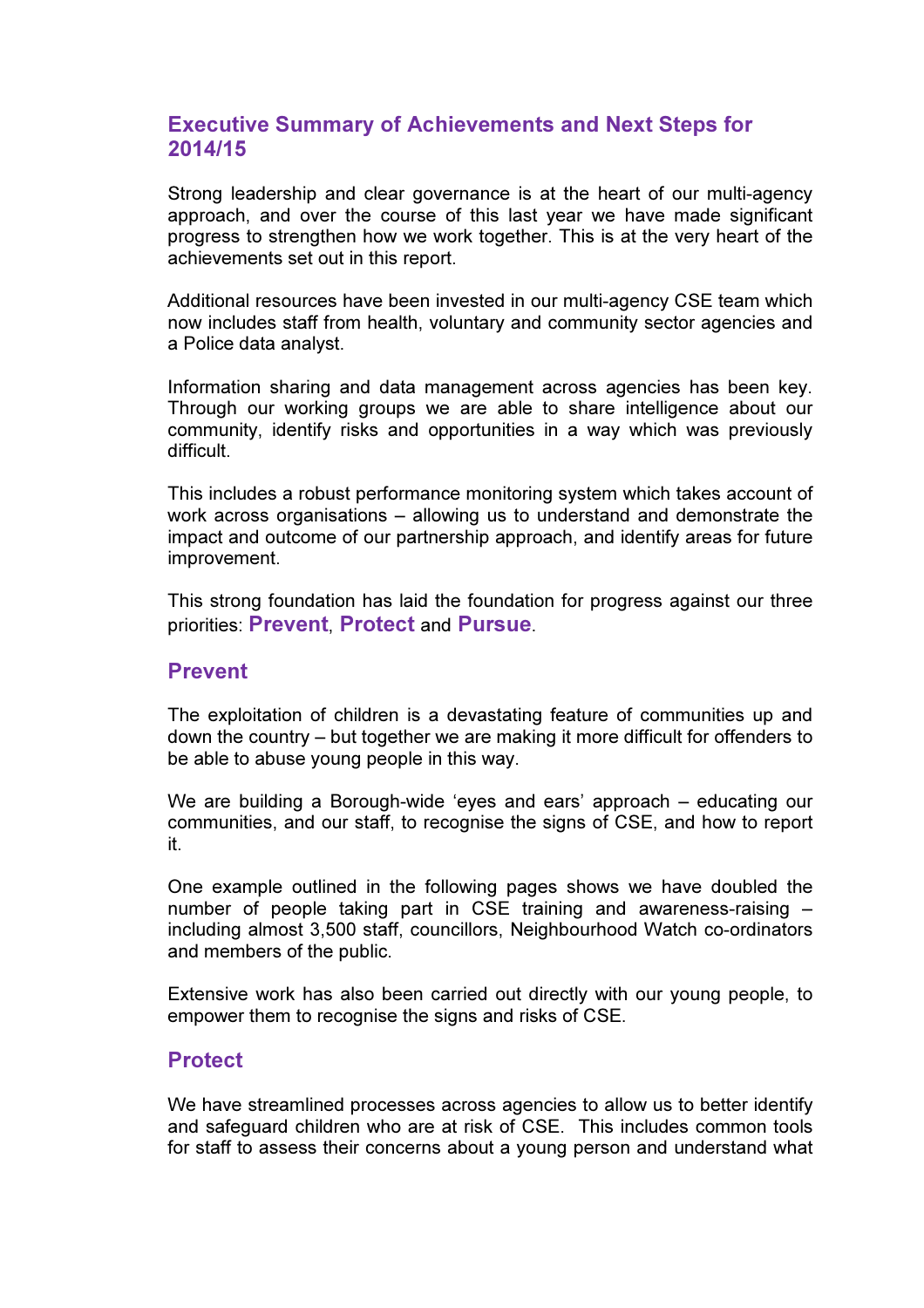course of action they must take and the implementation of a South Yorkshirewide risk assessment tool.

Some of the case studies that follow demonstrate the impact that these system improvements are having on frontline child protection in Rotherham and the difference they are making to people's lives.

#### **Pursue**

We are working together to identify offenders, to disrupt and stop their activity – and ultimately bring them to justice.

Through our working groups, a monthly CSE tactical assessment is shared with all partners to highlight and act upon local intelligence, risks and ongoing operations.

The number of staff dedicated to this work in the CSE team has increased, to allow an improved analysis and tracking of the data which can ultimately lead to the disruption of CSE activity, and prosecution of the perpetrators.

A number of high profile prosecutions over the course of the year is testament to this work, and serves to show the community that this kind of abuse does not and will not remain hidden, or unpunished, in Rotherham.

# Next Steps for 2014/15

Much has been achieved in the first year of this strategy, but we will not be complacent and will continue to work towards a service which operates across agencies and without boundaries to protect our young people against CSE. At the time of writing we are awaiting the outcome of the independent inquiry into historic CSE cases, commissioned by Rotherham Borough Council's Chief Executive. Together with other local, regional and national reviews, this will further inform the development of our multi-agency approach.

Central to these developments is the creation of a Multi-Agency Safeguarding Hub (known as a MASH). Due to be launched in August 2014, the co-located service will bring together key officers to not only tackle CSE, but also domestic abuse, anti-social behaviour and the wider safeguarding children agenda.

In addition, we will build stronger links with local communities, including EU migrants. We will review our procedures to make sure looked after children placed outside our area are protected in line with our local plans.

We will also ensure that our young people are listened to and are developing a participation strategy to ensure their voice helps shape their own support and informs our future improvements.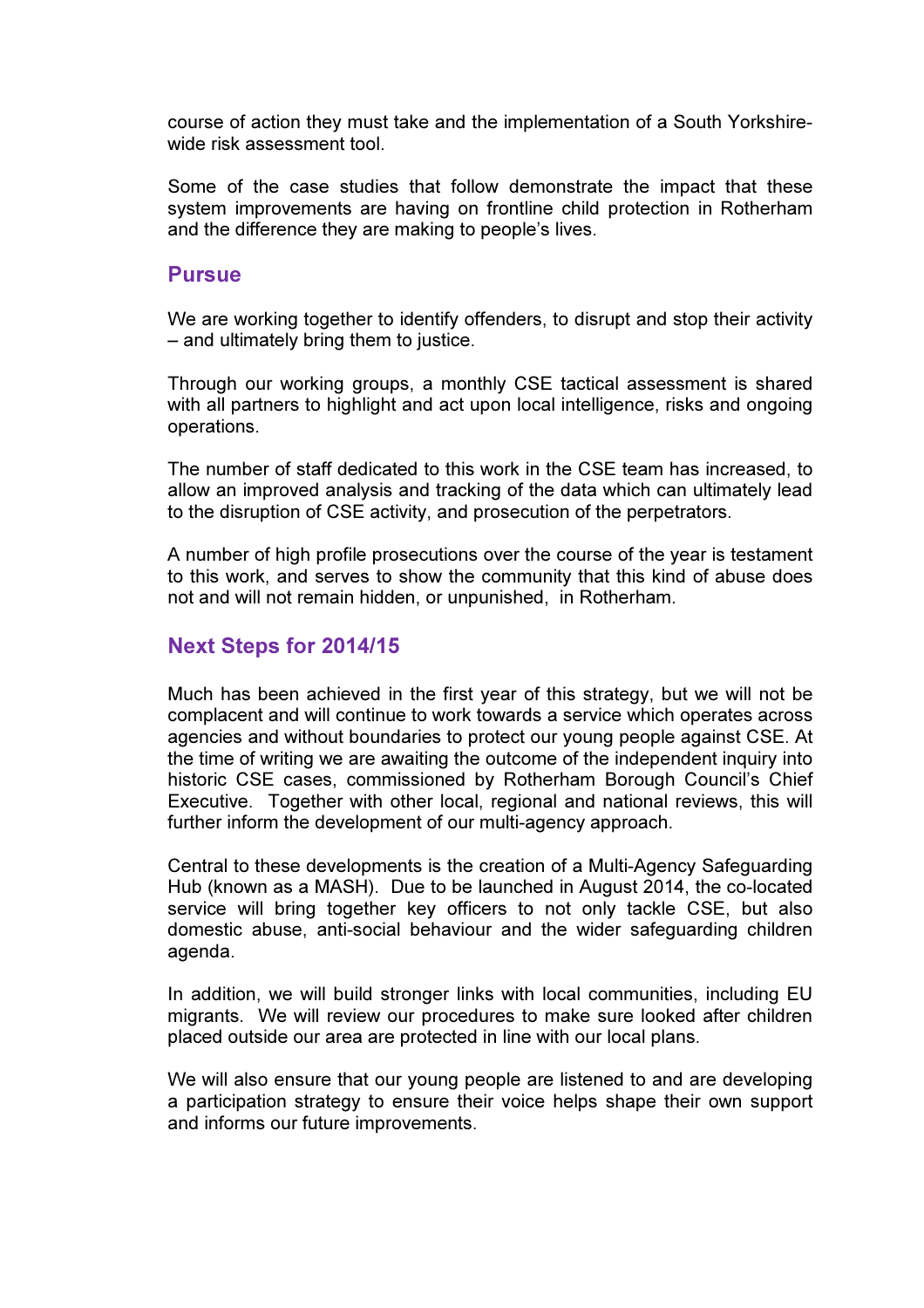We will carry out research to better understand the motivations of offenders, and we will continue to raise awareness as part of the South Yorkshire-wide 'Say Something If You See Something' campaign, while developing ways of communicating that specifically benefit our communities here in Rotherham.

#### 8. Finance

Summary of Direct Costs of Partner Financial Contributions in support of CSE Services in Rotherham

| Services with identifiable direct costs                                       | <b>ACTUAL</b><br>2013/14 | <b>PROPOSED</b><br>2014/15 |
|-------------------------------------------------------------------------------|--------------------------|----------------------------|
| Rotherham MBC - Child Sexual Exploitation Team                                | 274                      | 276                        |
| Rotherham MBC - Integrated Youth Support Service*                             | 810                      | 759                        |
| South Yorkshire Police*                                                       | 1,190                    | 1,305                      |
| <b>Rotherham Foundation Trust</b>                                             | 2                        |                            |
| Rotherham, Doncaster and South Humber (RDASH)<br><b>NHS Foundation Trust*</b> |                          | 12                         |
| <b>TOTAL</b>                                                                  | 2.276                    | 2,352                      |

\*These costs are a best estimate of the direct cost and proposed costs of services directly supporting Rotherham CSE

Other Indirect Contributions in support of CSE Service

for which it is not possible to determine exact costs as they are part of a wider team and service

| Rotherham<br>Hospital<br><b>Foundation Trust</b> | Assessing all elements of potential risks posed to children/young people<br>who access SARC or Children's ISVA services and putting preventative<br>actions in place as a result. There is representation and commitment from<br>the Trust at both the CSE Sub Group and Multi Agency Operational<br>Managers Group.                                                                                                                                                                                                                                                                                                                                                              |
|--------------------------------------------------|-----------------------------------------------------------------------------------------------------------------------------------------------------------------------------------------------------------------------------------------------------------------------------------------------------------------------------------------------------------------------------------------------------------------------------------------------------------------------------------------------------------------------------------------------------------------------------------------------------------------------------------------------------------------------------------|
|                                                  | SARC Operational staff work closely with the CSE Team and the<br>Children's Independent Sexual Violence Advisor is a member of the Group<br>Assessment and Progress meetings where discussions are held on high<br>risk cases and any cases where there are concerns that the level of risk is<br>increasing.                                                                                                                                                                                                                                                                                                                                                                     |
| <b>NHS England</b>                               | NHS England does not offer direct financial support to Local Safeguarding<br>Boards, but does offer other forms of support. NHS England is well<br>represented and involved within the CSE and children's safeguarding<br>agenda both locally and regionally. The Director of Nursing & Quality is<br>the health representative on the SY CSE Group, the Assistant Director of<br>Nursing represents NHS England on the CSE Sub Group and the Patient<br><b>NHS</b><br>Manager represents<br>RSCB.<br>Experience<br>England<br>on<br>In addition the South Yorkshire & Bassetlaw Safeguarding Forum which<br>brings together Designated Nurses/ Dr's and CSE is a standing agenda |
|                                                  | item for this meeting.<br>The above involvement ensures an increased awareness in relation to<br>CSE issues and enables the messages to get out to frontline staff. It is<br>also a vehicle for carrying out pieces of work across the SY footprint and                                                                                                                                                                                                                                                                                                                                                                                                                           |
|                                                  | sharing good practice.                                                                                                                                                                                                                                                                                                                                                                                                                                                                                                                                                                                                                                                            |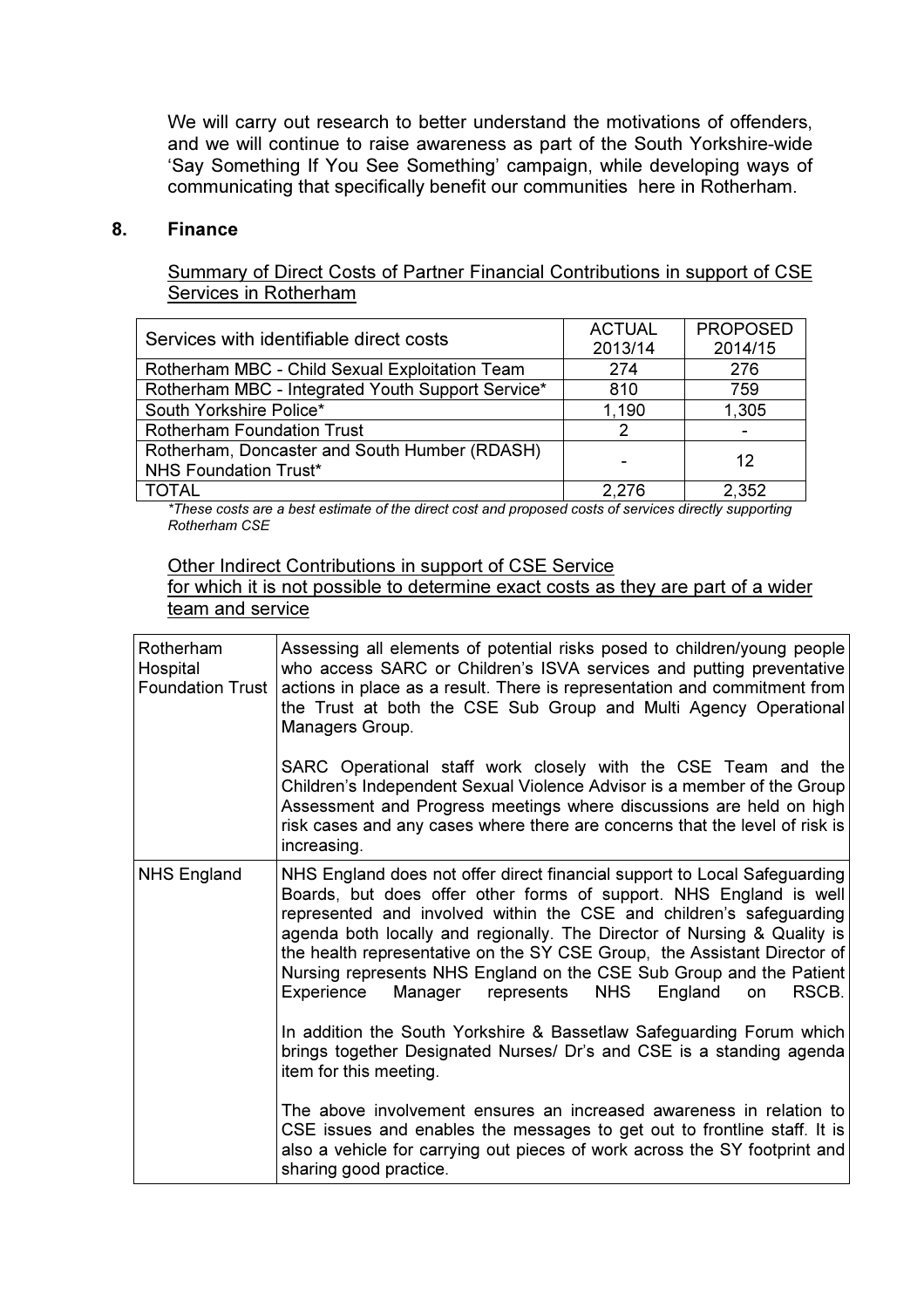| <b>NHS Rotherham</b><br>Clinical<br>Commissioning<br>Group (CCG) | NHS Rotherham Clinical Commissioning Group (CCG) is committed to<br>supporting the Child Sexual Exploitation (CSE) agenda from the<br>perspective of a commissioner of health services. Rotherham CCG<br>includes CSE within its contracts with providers, embedded within the<br>training requirements of the safeguarding standards, which are monitored<br>via the contract review process. Senior CCG staff have attended multi-<br>agency CSE awareness sessions and a SYP event. The CCG Chief Nurse<br>attends the CSE sub group and the CCG Head of Safeguarding attends<br>the CSE Silver Group. The CCG Chief Nurse, Head of Safeguarding and<br>Named GPs attend the Rotherham Safeguarding Boards (RLSCB &<br>RSAB). |
|------------------------------------------------------------------|----------------------------------------------------------------------------------------------------------------------------------------------------------------------------------------------------------------------------------------------------------------------------------------------------------------------------------------------------------------------------------------------------------------------------------------------------------------------------------------------------------------------------------------------------------------------------------------------------------------------------------------------------------------------------------------------------------------------------------|
|                                                                  | The CCG together with other safeguarding professional across South<br>Yorkshire and Bassetlaw have developed a GP Safeguarding Vulnerable<br>People Policy which has been circulated to GP practices, this includes the<br>Child Sexual Exploitation Warning Signs Vulnerabilities Check List.                                                                                                                                                                                                                                                                                                                                                                                                                                   |
|                                                                  | During May 2014 Rotherham CCG organised and facilitated an away day<br>for all Rotherham senior safeguarding professionals, the CSE action plan<br>was updated as part of this event and a short term, task and finish group<br>set up to identify health service gaps in relation to CSE. In November<br>2014 a Protected Learning Time event for GP practice staff is dedicated to<br>safeguarding and includes CSE as one of the topics to be covered.<br>Rotherham CCG, together with NHS England and other safeguarding<br>professional across South Yorkshire and Bassetlaw, are facilitating a<br>National CSE event in September 2014.                                                                                   |

## 9. Risks and Uncertainties

CSE, has had extensive national media attention. Rotherham has featured in this from both positive and negative perspectives.

Ofsted have introduced a new framework for inspection. There will be a strand of this inspection looking at CSE. In addition, HIMC have undertaken a followup inspection to their recent thematic CSE review of South Yorkshire Police and we await the findings.

The Independent Inquiry of historic CSE in Rotherham commissioned by RMBC's Chief Executive is nearing completion however the findings will not be published until September.

#### 10. Policy and Performance Agenda Implications

Keeping children and young people safe and therefore the eradication of CSE is one of the highest priorities in the key strategies of the Council, the Rotherham Local Safeguarding Children's Board (RLSCB), the Safer Rotherham Partnership and the South Yorkshire Police and Crime Commissioner.

There remains no national performance framework for CSE. In its absence the local multi-agency Performance Framework which accompanies the CSE